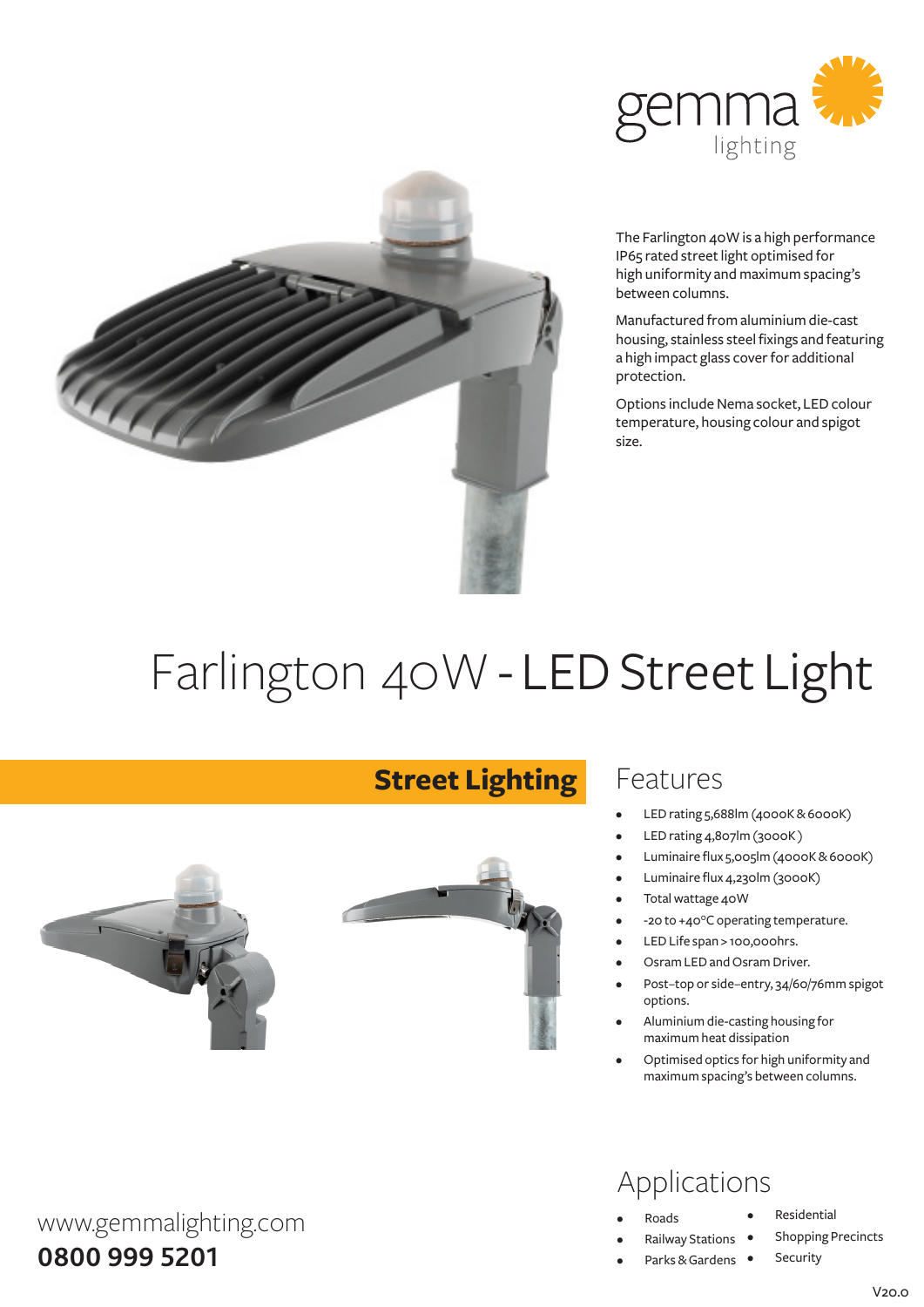

## **Specifications**

Farlington 40W

| <b>Item Number</b>                 | <b>Description</b>                                 | Light Source | LED Rating (Im) | Total Wattage(W) | Colour Name | CCT (K) | g               | Voltage | Drive Current | Luminaire Flux (Im) | Luminaire Efficacy (Im/W) | Σġ  | <b>Unit Colour</b> | Spigot Size (mm) |
|------------------------------------|----------------------------------------------------|--------------|-----------------|------------------|-------------|---------|-----------------|---------|---------------|---------------------|---------------------------|-----|--------------------|------------------|
| <b>Standard-6K</b>                 |                                                    |              |                 |                  |             |         |                 |         |               |                     |                           |     |                    |                  |
| F40-A4C-00G-34                     | Farlington-40W-LED-AC-6K-Std-Grey-34mm             | LED          | 5,688           | 40               | <b>CW</b>   | 6K      | Ra>70           | 220-240 | 495           | 5,005               | 125                       | 6.0 | Grey               | 34               |
| F40-A4C-00G-60                     | Farlington-40W-LED-AC-6K-Std-Grey-60mm             | LED          | 5,688           | 40               | <b>CW</b>   | 6K      | Ra>70           | 220-240 | 495           | 5,005               | 125                       | 6.0 | Grey               | 60               |
| F40-A4C-00G-76                     | Farlington-40W-LED-AC-6K-Std-Grey-76mm             | LED          | 5,688           | 40               | <b>CW</b>   | 6K      | Ra>70           | 220-240 | 495           | 5,005               | 125                       | 6.0 | Grey               | 76               |
| <b>Standard - 4K</b>               |                                                    |              |                 |                  |             |         |                 |         |               |                     |                           |     |                    |                  |
| F40-A4N-00G-34                     | Farlington-40W-LED-AC-4K-Std-Grey-34mm             | LED          | 5,688           | 40               | <b>NW</b>   | 4К      | Ra>70           | 220-240 | 495           | 5,005               | 125                       | 6.0 | Grey               | 34               |
| F40-A4N-00G-60                     | Farlington-40W-LED-AC-4K-Std-Grey-60mm             | LED          | 5,688           | 40               | <b>NW</b>   | 4K      | Ra>70           | 220-240 | 495           | 5,005               | 125                       | 6.0 | Grey               | 60               |
| F40-A4N-00G-76                     | Farlington-40W-LED-AC-4K-Std-Grey-76mm             | LED          | 5,688           | 40               | <b>NW</b>   | 4K      | Ra>70           | 220-240 | 495           | 5,005               | 125                       | 6.0 | Grey               | 76               |
| Standard - 3K                      |                                                    |              |                 |                  |             |         |                 |         |               |                     |                           |     |                    |                  |
| F40-A4W-00G-34                     | Farlington-40W-LED-AC-3K-Std-Grey-34mm             | LED          | 4,807           | 40               | WW          | зK      | Ra>8o           | 220-240 | 495           | 4,230               | 106                       | 6.0 | Grey               | 34               |
| F40-A4W-00G-60                     | Farlington-40W-LED-AC-3K-Std-Grey-60mm             | LED          | 4,807           | 40               | WW          | зK      | Ra > 80         | 220-240 | 495           | 4,230               | 106                       | 6.0 | Grey               | 60               |
| F40-A4W-00G-76                     | Farlington-40W-LED-AC-3K-Std-Grey-76mm             | LED          | 4,807           | 40               | <b>WW</b>   | 3K      | Ra>8o           | 220-240 | 495           | 4,230               | 106                       | 6.0 | Grey               | 76               |
| <b>Standard - Nema Socket - 6K</b> |                                                    |              |                 |                  |             |         |                 |         |               |                     |                           |     |                    |                  |
| F40-A4C-05G-34                     | Farlington-40W-LED-AC-6K-Std-Nema Socket-Grey-34mm | LED          | 5,688           | 40               | <b>CW</b>   | 6K      | Ra>70           | 220-240 | 495           | 5,005               | 125                       | 6.0 | Grey               | 34               |
| F40-A4C-05G-60                     | Farlington-40W-LED-AC-6K-Std-Nema Socket-Grey-60mm | <b>LED</b>   | 5,688           | 40               | <b>CW</b>   | 6K      | Ra>70           | 220-240 | 495           | 5,005               | 125                       | 6.0 | Grey               | 60               |
| F40-A4C-05G-76                     | Farlington-40W-LED-AC-6K-Std-Nema Socket-Grey-76mm | LED          | 5,688           | 40               | CW          | 6K      | Ra>70           | 220-240 | 495           | 5,005               | 125                       | 6.0 | Grey               | 76               |
| Standard - Nema Socket - 4K        |                                                    |              |                 |                  |             |         |                 |         |               |                     |                           |     |                    |                  |
| F40-A4N-05G-34                     | Farlington-40W-LED-AC-4K-Std-Nema Socket-Grey-34mm | LED          | 5,688           | 40               | <b>NW</b>   | 4К      | Ra>70           | 220-240 | 495           | 5,005               | 125                       | 6.0 | Grey               | 34               |
| F40-A4N-05G-60                     | Farlington-40W-LED-AC-4K-Std-Nema Socket-Grey-60mm | <b>LED</b>   | 5,688           | 40               | <b>NW</b>   | 4K      | <b>Ra&gt;70</b> | 220-240 | 495           | 5,005               | 125                       | 6.0 | Grey               | 60               |
| F40-A4N-05G-76                     | Farlington-40W-LED-AC-4K-Std-Nema Socket-Grey-76mm | LED          | 5,688           | 40               | <b>NW</b>   | 4К      | Ra>70           | 220-240 | 495           | 5,005               | 125                       | 6.0 | Grey               | 76               |

# www.gemmalighting.com